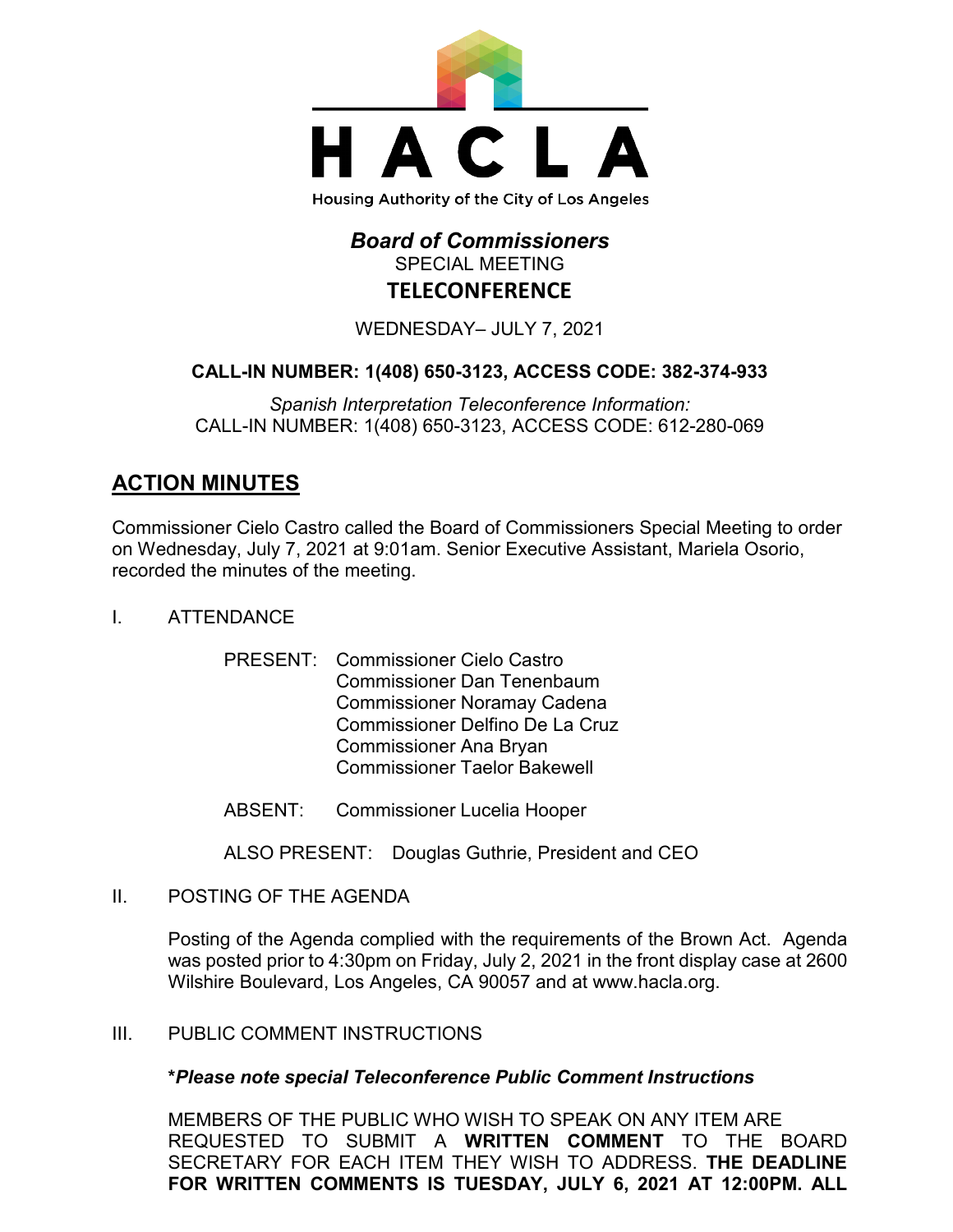**WRITTEN COMMENTS SHOULD BE SUBMITTED VIA EMAIL TO [MARIELA.OSORIO@HACLA.ORG.](mailto:MARIELA.OSORIO@HACLA.ORG) PLEASE MAKE SURE EMAIL INCLUDES NAME, AGENDA ITEM NUMBER, AND ADDRESS/ORGANIZATION FOR WHOM YOU REPRESENT. WE ALSO ASK THAT ALL COMMENTS BE LIMITED TO 500 WORDS OR LESS.** THE SECRETARY WILL PROVIDE ALL WRITTEN COMMENTS TO THE BOARD FOR REVIEW PRIOR TO THE JULY 7, 2021 BOC SPECIAL MEETING. THE SECRETARY WILL ALSO READ EACH PUBLIC COMMENT INTO THE RECORD AT THE TIME THE ITEM IS CONSIDERED.

THE PURPOSE OF PUBLIC COMMENT IS TO ALLOW THE PUBLIC TO ADDRESS THE BOARD AND THE BOARD IS INTERESTED IN HEARING FROM MEMBERS OF THE PUBLIC, STAKEHOLDERS AND INTERESTED PARTIES. HOWEVER, SPEAKERS ARE ASKED TO EXERCISE COURTESY AND CONSIDER THE RIGHTS OF OTHER SPEAKERS BY ADHERING TO THE SPECIAL TELECONFERENCE PUBLIC COMMENT INSTRUCTIONS AND IF POSSIBLE REFRAIN FROM UNNECESSARY REPETITION IN THEIR COMMENTS.

#### IV. BOARD BUSINESS ITEMS

- A. Items for Discussion
	- 1. Proposed Resolution Authorizing the President and CEO, or Designee, to submit an Application, as Sole Applicant, for a Grant of up to \$30,000,000 in response to the California Department of Housing and Community Development's Round 7 Notice of Funding Availability for the Infill Infrastructure Grant Program for the Jordan Downs Redevelopment Project Phases S4, S5, H2A and H3A
	- Contact: Geoffrey Moen, Director of Development Services

| Action: | <b>APPROVED</b>                           |
|---------|-------------------------------------------|
|         | Motioned: Commissioner Delfino De La Cruz |
| Second: | <b>Commissioner Dan Tenenbaum</b>         |

6 AYES, 0 NAYS, 1 ABSENT (Hooper), Motion Carried

2. Proposed Resolutions Authorizing the President and CEO, or Designee, to provide Financial Commitments from the Choice Neighborhoods Initiative ("CNI") Grant Funds awarded to HACLA for the Jordan Downs Redevelopment of up to \$3,350,000 for Phase S4, \$2,550,000 for Phase S5, \$6,074,100 for Phase H2A and \$2,595,900 for Phase H3A, in order to submit additional funding applications for these Phases

Contact: Geoffrey Moen, Director of Development Services

#### Action: **APPROVED**

Motioned: Commissioner Dan Tenenbaum Second: Commissioner Delfino De La Cruz

6 AYES, 0 NAYS, 1 ABSENT (Hooper), Motion Carried